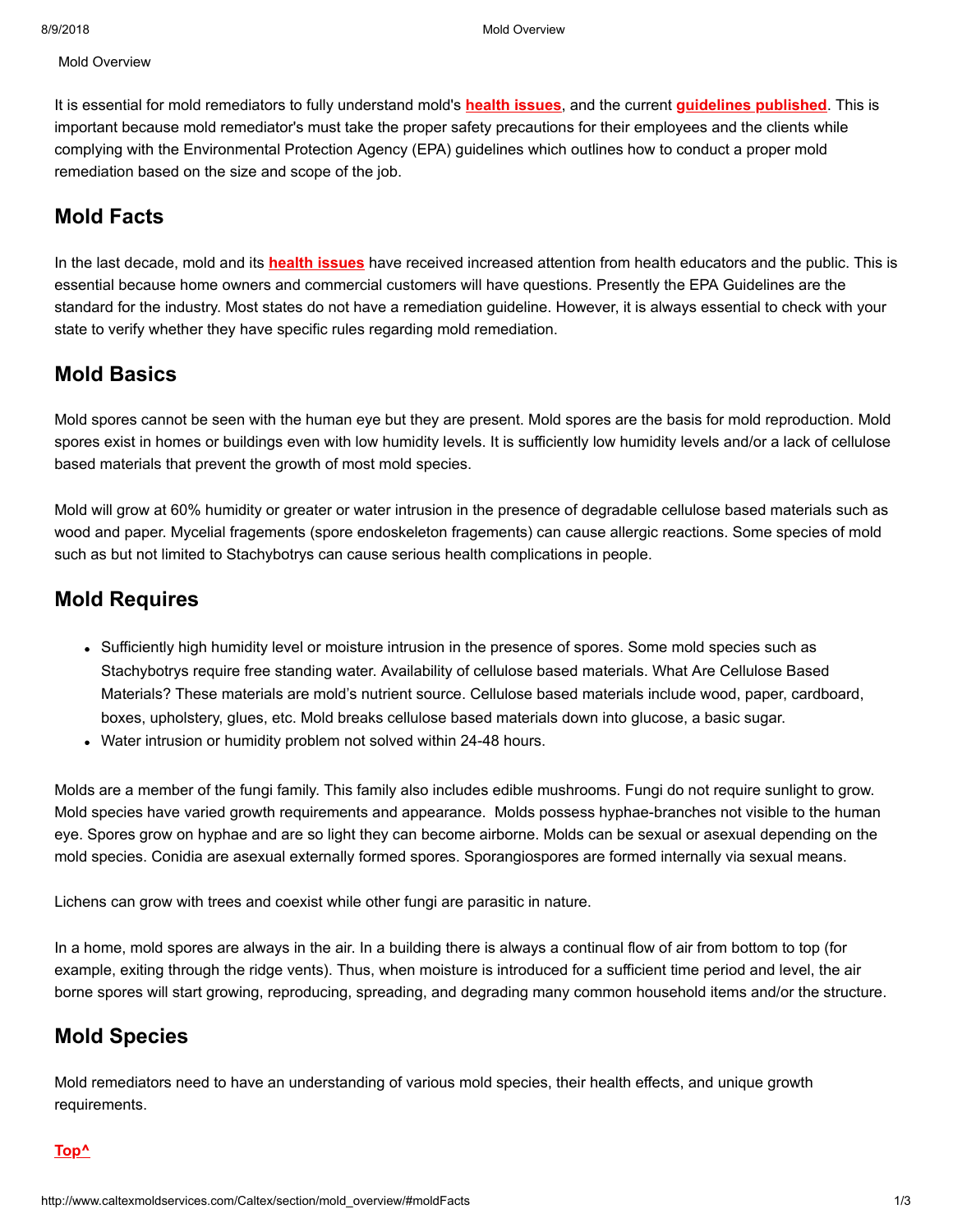# **Primary Requirements For Mold Growth**

Mold requires cellulose based material availability. Cellulose based materials have a carbon base and include but are not limited to wood, paper, cardboard, newspapers, upholstery fabric, wallpapers, glues, pressboard, veneers, etc. Mold also requires a water intrusion or high enough humidity level (typically 60% or greater but some molds can grow in much lower humidity levels), time (typically over 24-48 hours), and the presence of mold spores. Mold spores exist in the air and the normal flow of air in a building enters at a lower level (basement) and then rises and exists from a higher level (ex: ridge vents in attic). There are aways spores in the air but in low humidity levels and in the absence of water they do not grow.

#### **[Top^](http://www.caltexmoldservices.com/Caltex/section/mold_overview/#top)**

# **Common Types of Fungi**

Some of the most common types of fung are **[Cladosporium](http://www.caltexmoldservices.com/section/mold_library/cladosporium/)**, **[ascospores](http://www.caltexmoldservices.com/section/mold_library/ascospores/)**, **[basidiospores](http://www.caltexmoldservices.com/section/mold_library/basidiospores/)**, and **[Alternaria](http://www.caltexmoldservices.com/section/mold_library/alternaria/)**.

**[Cladosporium](http://www.caltexmoldservices.com/section/mold_library/cladosporium/)** does not require much moisture and can grow on a wide range of materials. It can cause sneezing, fevers, and excess mucosal production. This is the dark colored mold often found growing on the rubber edging seal on your refrigerator.

**[Ascospores](http://www.caltexmoldservices.com/section/mold_library/ascospores/)** and **[Basidiospores](http://www.caltexmoldservices.com/section/mold_library/basidiospores/)** typically cause allergic reactions in people.

## **Alternaria Mold**

Alternaria mold is often found in kitchens and batherooms around the faucets and sinks. It acts as an allergen.

#### **[Top^](http://www.caltexmoldservices.com/Caltex/section/mold_overview/#top)**

Aspergillis, Penicillium, Stachybotrys, and Fusarium are molds commonly found in water damaged buildings. These molds require higher levels of moisture than the common indoor and outdoor molds, and they are linked to much more severe **[health effects](http://www.caltexmoldservices.com/section/health_effects/)**.

## **Penicillium Mold**

This is a fairly common mold type. It is commonly found in buildings with burst pipes, damaged foundation, porous foundations etc.-common with old, abandoned, or foreclosed properties. Penicillium mold grows within 48-72 hours after a water intrusion. Aflavatoxin, a carcinogen, can be a byproduct of this mold's growth cycle. It is also an allergen.

**[Asperigllus](http://www.caltexmoldservices.com/section/mold_library/asperigllus/)** and **[Penicillium](http://www.caltexmoldservices.com/section/mold_library/penicillium/)**are the more common molds found in water-damaged buildings.

## **Aspergillus Mold**